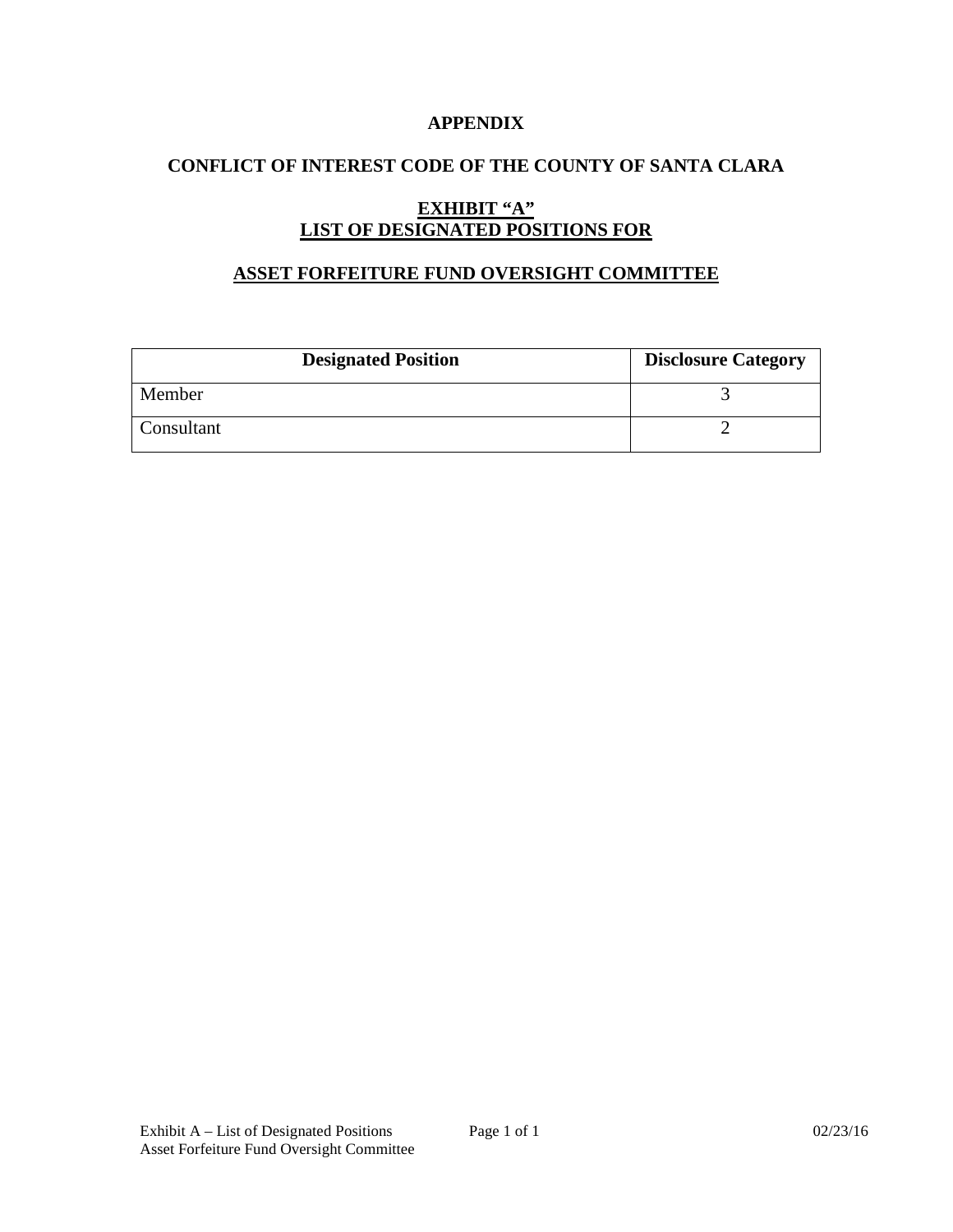#### **APPENDIX**

# **CONFLICT OF INTEREST CODE OF THE COUNTY OF SANTA CLARA**

# **EXHIBIT "B" DISCLOSURE CATEGORIES FOR**

## **ASSET FORFEITURE FUND OVERSIGHT COMMITTEE**

Pursuant to the County of Santa Clara's Conflict of Interest Code, Disclosure Categories 1 and 2 shall read as follows for all Code Agencies.

**Disclosure Category 1:** Category 1: Persons in this category shall disclose:

(1) all investments in, business positions in, and income (including gifts, loans and travel payments) from:

(a) all sources that provide, plan to provide, or have provided in the last two years, leased facilities, goods, equipment, vehicles, machinery or services, including training or consulting services, to the County; (b) all sources that are subject to the regulatory, permit or licensing authority of, or have an application for a license or permit pending before, the County;

(c) all sources that receive, are planning to apply to receive, or have received in the last two years, grants or other monies from or through the County; and

(2) all interests in real property in the County of Santa Clara located entirely or partly within the County, or within two miles of County boundaries, or of any land owned or used by the County.

**Disclosure Category 2**: Each Consultant shall disclose: (1) all investments in, business positions in, and income (including gifts, loans and travel payments) from: (a) all sources that provide, plan to provide, or have provided in the last two years, leased facilities, goods, equipment, vehicles, machinery or services, including training or consulting services, to the County; (b) all sources that are subject to the regulatory, permit or licensing authority of, or have an application for a license or permit pending before, the County; (c) all sources that receive, are planning to apply to receive, or have received in the last two years, grants or other monies from or through the County; and (2) all interests in real property in the County of Santa Clara located entirely or partly within the County, or within two miles of County boundaries, or of any land owned or used by the County, subject to the following limitation: the Code Agency for which a consultant works may determine in writing, following approval by County Counsel as to form and legality, that the particular consultant is hired to perform a range of duties that is limited in scope and, thus, is not required to comply with the full disclosure requirements described above, but